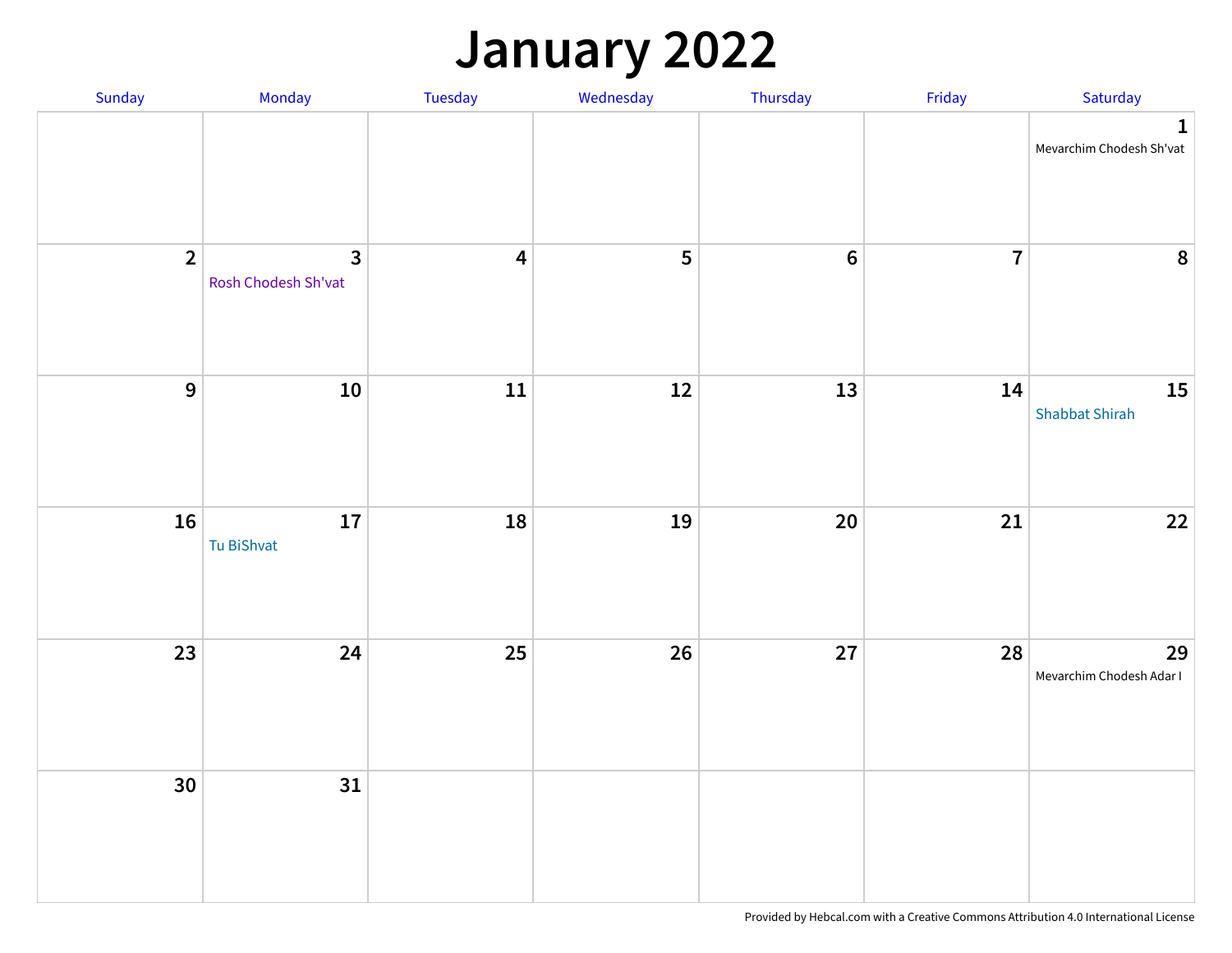# **February 2022**

| Sunday           | Monday         | Tuesday                             | Wednesday                             | Thursday     | Friday                  | Saturday                                                   |
|------------------|----------------|-------------------------------------|---------------------------------------|--------------|-------------------------|------------------------------------------------------------|
|                  |                | $\mathbf{1}$<br>Rosh Chodesh Adar I | $\overline{2}$<br>Rosh Chodesh Adar I | $\mathbf{3}$ | $\overline{\mathbf{4}}$ | $5\phantom{a}$                                             |
| $\boldsymbol{6}$ | $\overline{7}$ | $\pmb{8}$                           | $\mathbf{9}$                          | ${\bf 10}$   | ${\bf 11}$              | $12$                                                       |
| 13               | 14             | 15<br><b>Purim Katan</b>            | 16                                    | $17\,$       | 18                      | 19                                                         |
| 20               | 21             | 22                                  | 23                                    | 24           | 25                      | 26<br><b>Shabbat Shekalim</b><br>Mevarchim Chodesh Adar II |
| 27               | 28             |                                     |                                       |              |                         |                                                            |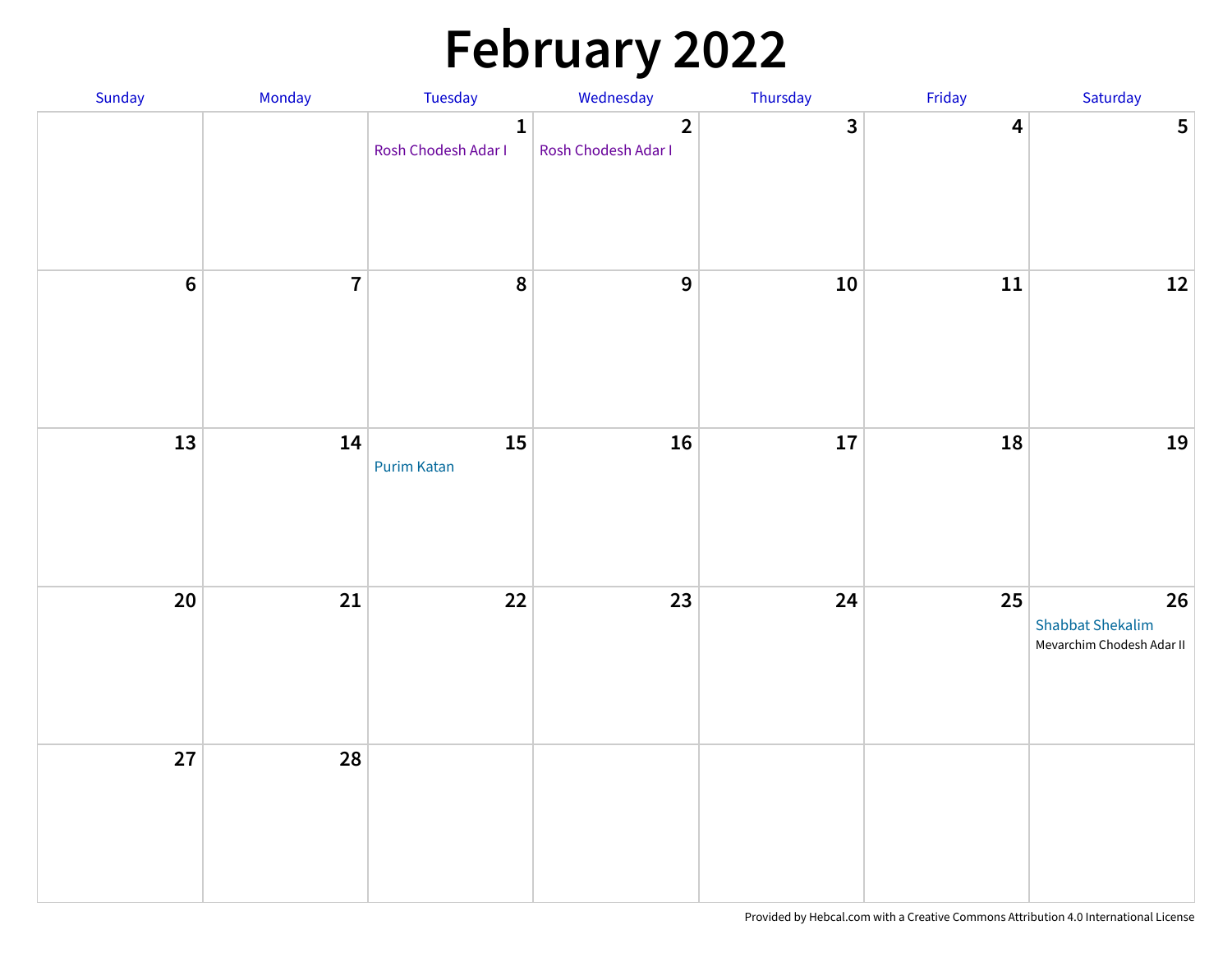### **March 2022**

| Sunday         | Monday         | <b>Tuesday</b> | Wednesday                                        | Thursday                             | Friday                                          | Saturday                                              |
|----------------|----------------|----------------|--------------------------------------------------|--------------------------------------|-------------------------------------------------|-------------------------------------------------------|
|                |                | $\mathbf{1}$   | $\overline{2}$                                   | $\mathbf{3}$<br>Rosh Chodesh Adar II | $\overline{\mathbf{4}}$<br>Rosh Chodesh Adar II | $5\phantom{a}$                                        |
| $6\phantom{a}$ | $\overline{7}$ | $\pmb{8}$      | 9                                                | ${\bf 10}$                           | ${\bf 11}$                                      | $12\,$<br><b>Shabbat Zachor</b>                       |
| 13             | 14             | 15             | 16<br><b>Ta'anit Esther</b><br><b>Erev Purim</b> | 17<br>Purim                          | 18<br><b>Shushan Purim</b>                      | 19                                                    |
| 20             | 21             | 22             | 23                                               | 24                                   | 25                                              | 26<br><b>Shabbat Parah</b><br>Mevarchim Chodesh Nisan |
| 27             | 28             | 29             | 30                                               | 31                                   |                                                 |                                                       |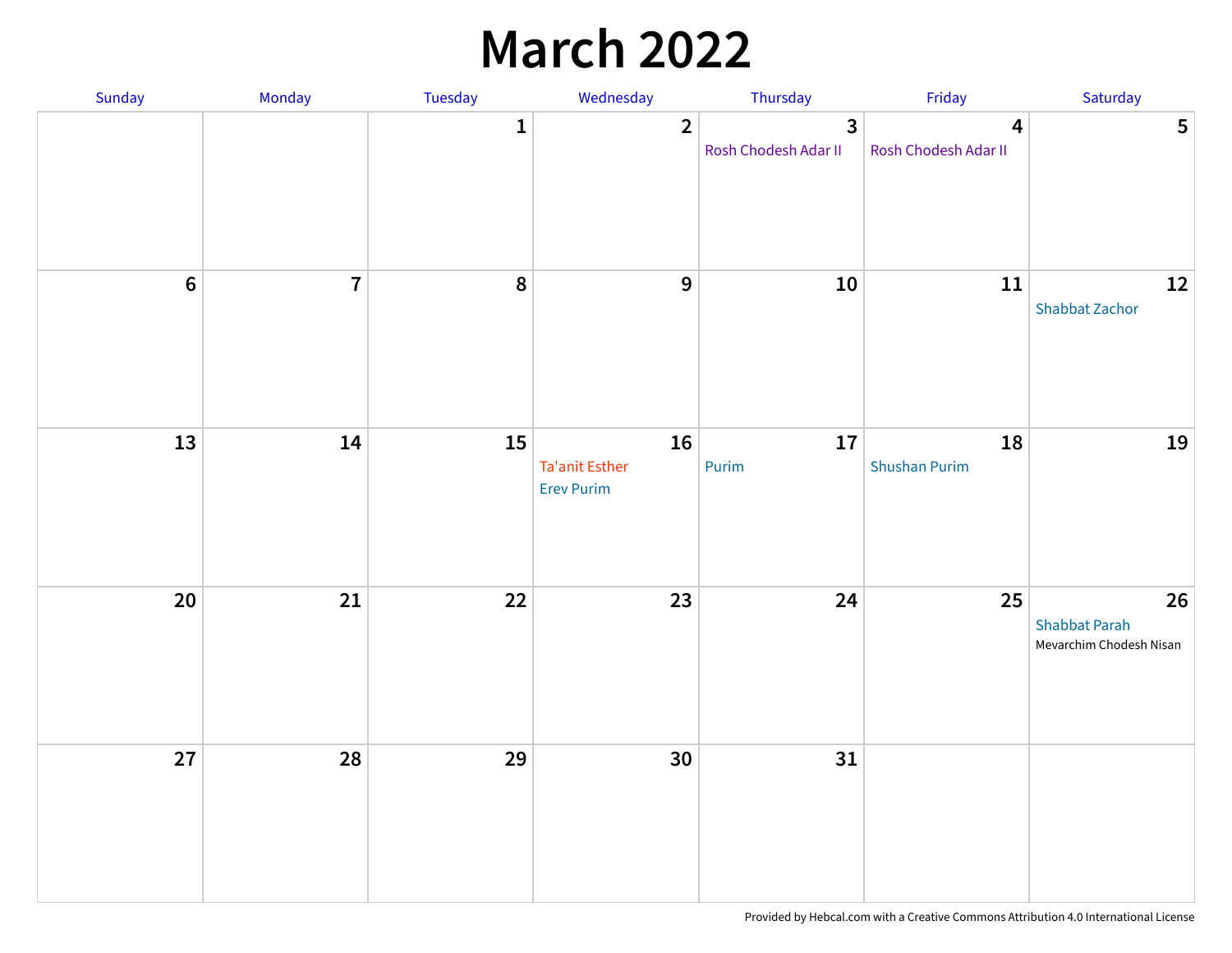# **April 2022**

| Sunday          | Monday                  | Tuesday                | Wednesday             | Thursday               | Friday                                              | Saturday                                                  |
|-----------------|-------------------------|------------------------|-----------------------|------------------------|-----------------------------------------------------|-----------------------------------------------------------|
|                 |                         |                        |                       |                        | $\mathbf{1}$                                        | $\overline{2}$<br>Shabbat HaChodesh<br>Rosh Chodesh Nisan |
| 3               | 4                       | 5                      | $6\,$                 | $\overline{7}$         | 8                                                   | 9<br><b>Shabbat HaGadol</b>                               |
| 10              | 11<br>Yom HaAliyah      | 12                     | 13                    | 14                     | 15<br><b>Ta'anit Bechorot</b><br><b>Erev Pesach</b> | 16<br>Pesach I                                            |
| 17<br>Pesach II | 18<br>Pesach III (CH"M) | 19<br>Pesach IV (CH"M) | 20<br>Pesach V (CH"M) | 21<br>Pesach VI (CH"M) | 22<br><b>Pesach VII</b>                             | 23<br><b>Pesach VIII</b>                                  |
| 24              | 25                      | 26                     | 27                    | 28<br>Yom HaShoah      | 29                                                  | 30<br>Mevarchim Chodesh Iyyar                             |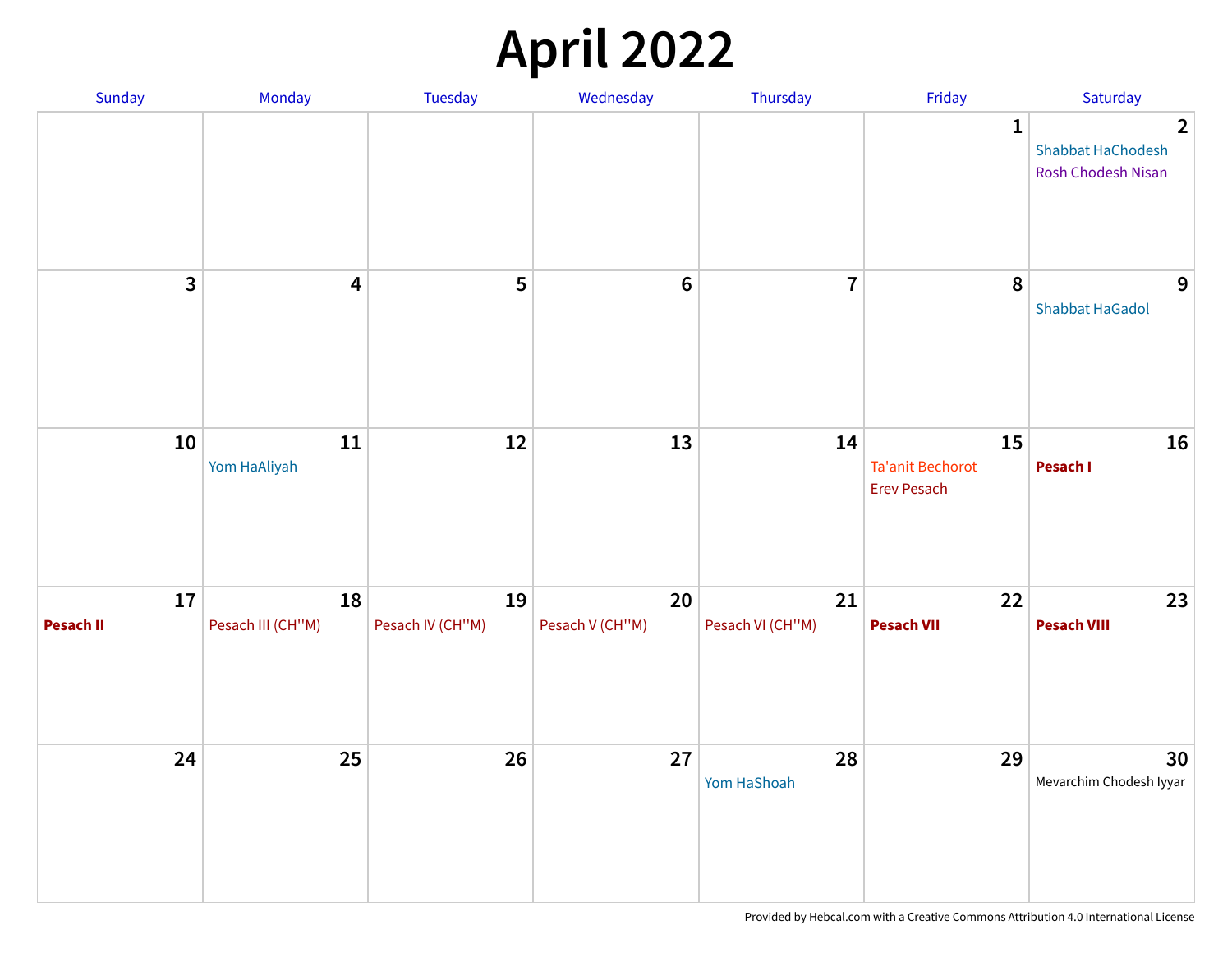### **May 2022**

| Sunday                             | Monday                               | Tuesday                  | Wednesday                                | Thursday                         | Friday           | Saturday                      |
|------------------------------------|--------------------------------------|--------------------------|------------------------------------------|----------------------------------|------------------|-------------------------------|
| $\mathbf{1}$<br>Rosh Chodesh Iyyar | $\overline{2}$<br>Rosh Chodesh Iyyar | $\overline{3}$           | $\overline{\mathbf{4}}$<br>Yom HaZikaron | $5\phantom{a}$<br>Yom HaAtzma'ut | $\boldsymbol{6}$ | $\overline{7}$                |
| $\pmb{8}$                          | 9                                    | ${\bf 10}$               | 11                                       | $12\,$                           | 13               | 14                            |
| 15<br>Pesach Sheni                 | 16                                   | 17                       | 18                                       | 19<br>Lag BaOmer                 | 20               | $21\,$                        |
| 22                                 | 23                                   | 24                       | 25                                       | 26                               | 27               | 28<br>Mevarchim Chodesh Sivan |
| 29<br>Yom Yerushalayim             | 30                                   | 31<br>Rosh Chodesh Sivan |                                          |                                  |                  |                               |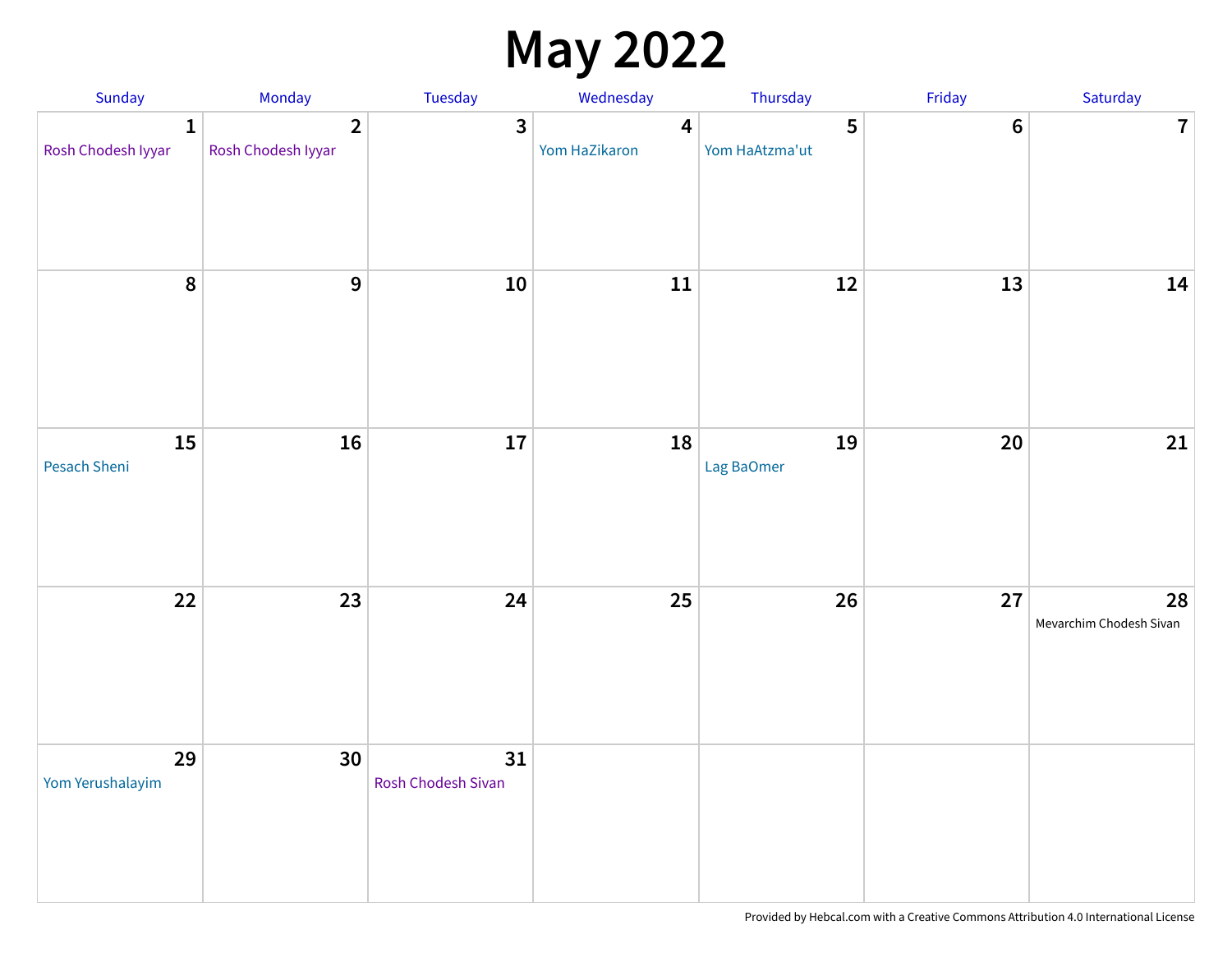#### **June 2022**

| Sunday                             | Monday                       | Tuesday        | Wednesday                | Thursday                 | Friday                  | Saturday                                       |
|------------------------------------|------------------------------|----------------|--------------------------|--------------------------|-------------------------|------------------------------------------------|
|                                    |                              |                | $\mathbf{1}$             | $\overline{2}$           | $\overline{\mathbf{3}}$ | $\overline{\mathbf{4}}$<br><b>Erev Shavuot</b> |
| $5\phantom{a}$<br><b>Shavuot I</b> | $\bf 6$<br><b>Shavuot II</b> | $\overline{7}$ | $\pmb{8}$                | $\boldsymbol{9}$         | ${\bf 10}$              | 11                                             |
| 12                                 | 13                           | 14             | 15                       | 16                       | 17                      | 18                                             |
| 19                                 | $20\,$                       | 21             | 22                       | 23                       | 24                      | 25<br>Mevarchim Chodesh Tamuz                  |
| 26                                 | 27                           | 28             | 29<br>Rosh Chodesh Tamuz | 30<br>Rosh Chodesh Tamuz |                         |                                                |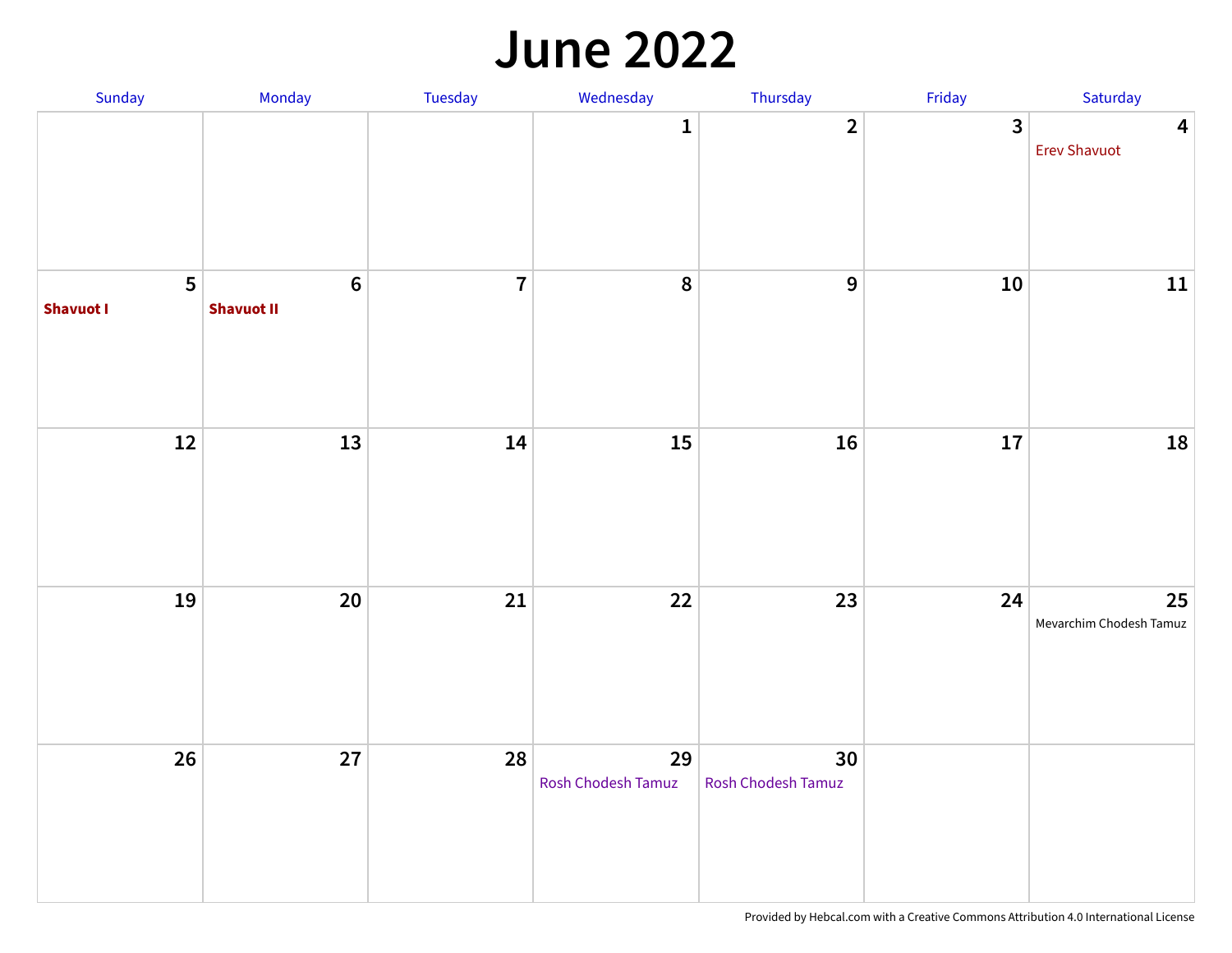# **July 2022**

| Sunday                   | Monday                  | Tuesday | Wednesday      | Thursday       | Friday                | Saturday                   |
|--------------------------|-------------------------|---------|----------------|----------------|-----------------------|----------------------------|
|                          |                         |         |                |                | $\mathbf{1}$          | 2                          |
| $\overline{\mathbf{3}}$  | $\overline{\mathbf{4}}$ | 5       | $6\phantom{a}$ | $\overline{7}$ | $\boldsymbol{8}$      | 9                          |
| ${\bf 10}$               | ${\bf 11}$              | $12$    | 13             | 14             | <b>15</b>             | 16                         |
| 17<br><b>Tzom Tammuz</b> | 18                      | 19      | 20             | $21\,$         | 22                    | 23<br>Mevarchim Chodesh Av |
| 24                       | 25                      | 26      | 27             | 28             | 29<br>Rosh Chodesh Av | 30 <sup>°</sup>            |
| 31                       |                         |         |                |                |                       |                            |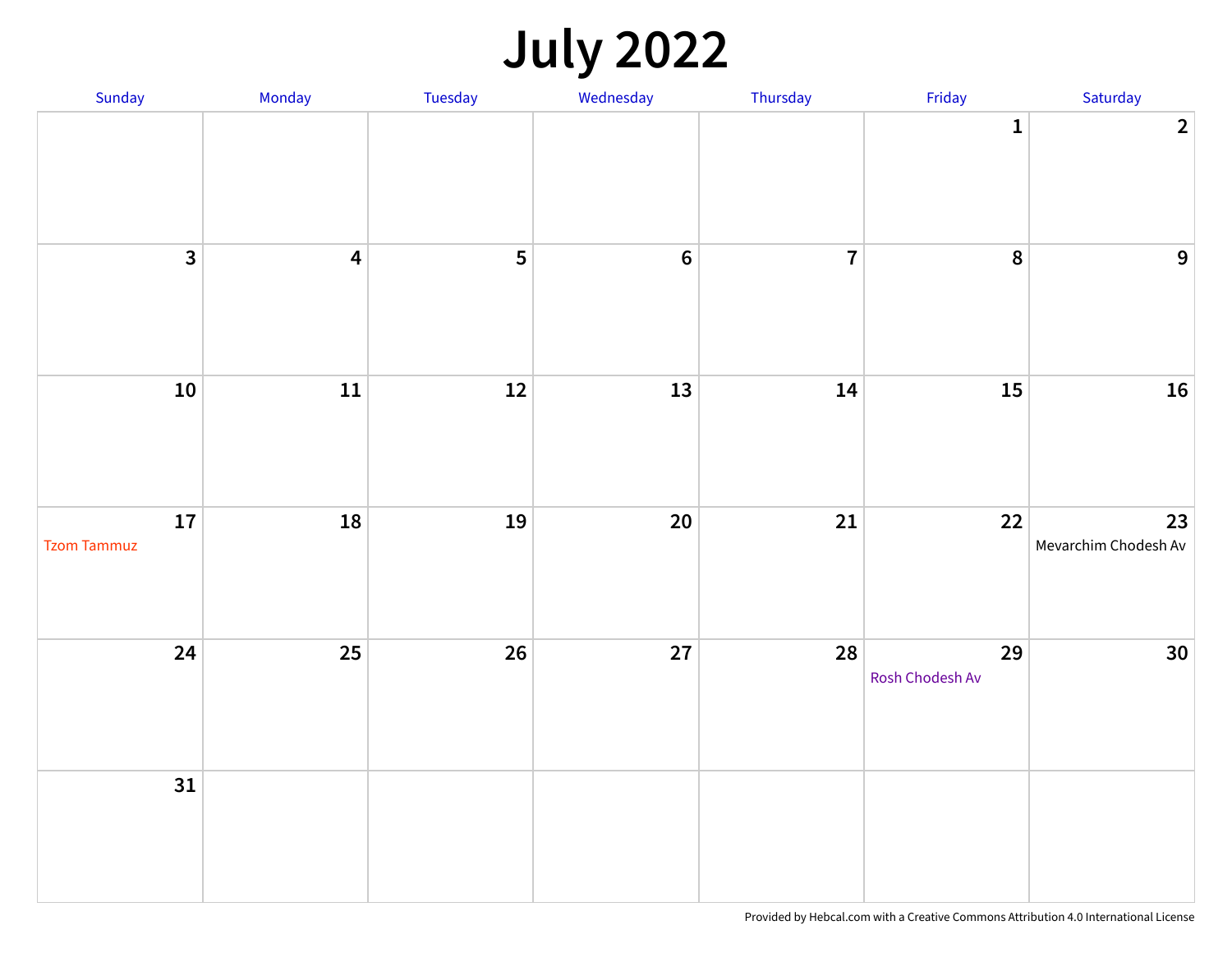# **August 2022**

| Sunday                                            | Monday       | Tuesday        | Wednesday  | Thursday | Friday            | Saturday                                                      |
|---------------------------------------------------|--------------|----------------|------------|----------|-------------------|---------------------------------------------------------------|
|                                                   | $\mathbf{1}$ | $\overline{2}$ | 3          | 4        | 5                 | $\boldsymbol{6}$<br><b>Shabbat Chazon</b><br>Erev Tish'a B'Av |
| $\overline{7}$<br>Tish'a B'Av (observed)          | $\pmb{8}$    | $\overline{9}$ | ${\bf 10}$ | $11\,$   | $12\,$<br>Tu B'Av | 13<br>Shabbat Nachamu                                         |
| 14                                                | 15           | 16             | 17         | 18       | 19                | 20<br>Mevarchim Chodesh Elul                                  |
| 21                                                | 22           | 23             | 24         | 25       | 26                | 27<br>Rosh Chodesh Elul                                       |
| 28<br>Rosh Hashana LaBehemot<br>Rosh Chodesh Elul | 29           | 30             | 31         |          |                   |                                                               |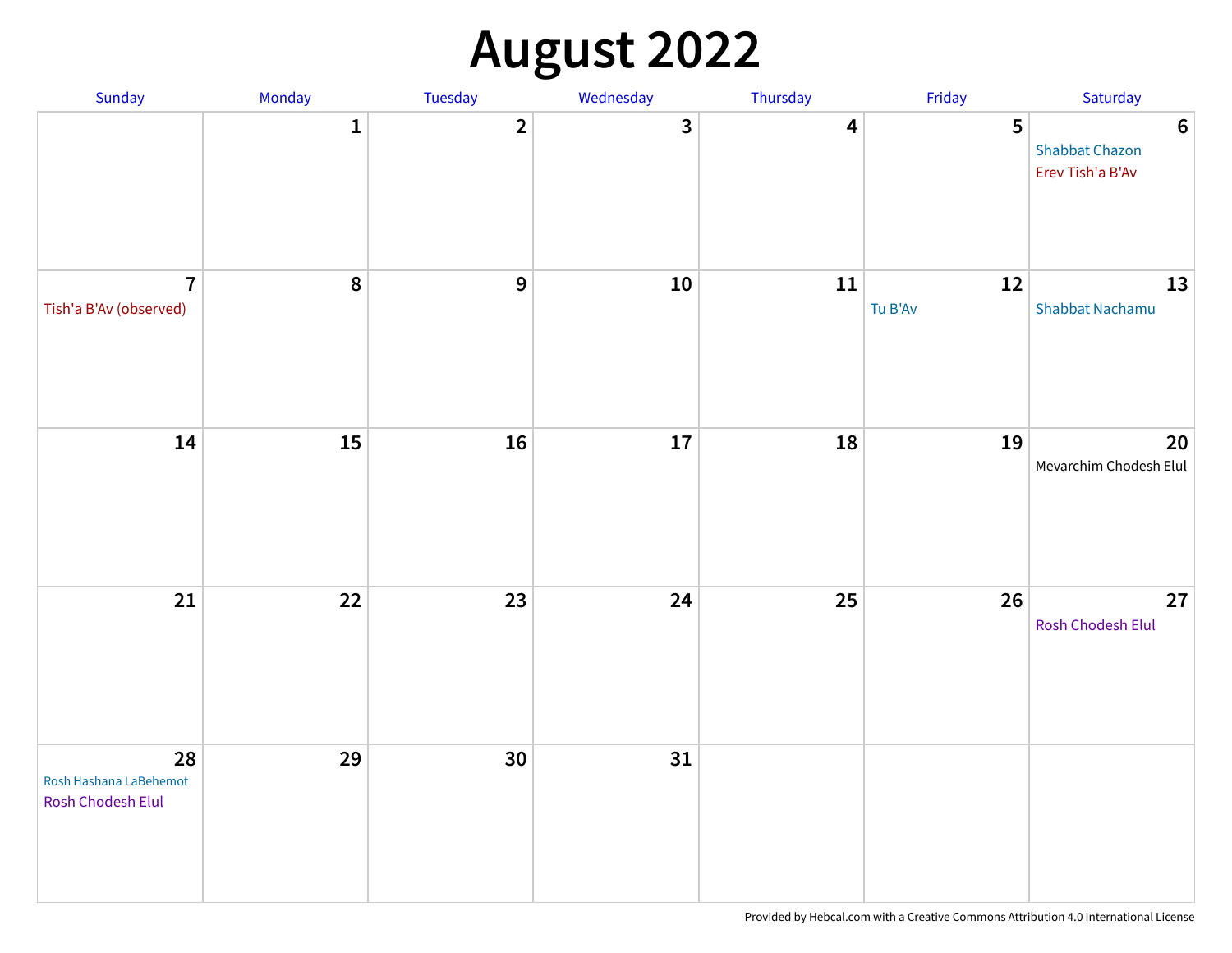### **September 2022**

| Sunday                  | Monday                  | Tuesday               | Wednesday                  | Thursday     | Friday         | Saturday                    |
|-------------------------|-------------------------|-----------------------|----------------------------|--------------|----------------|-----------------------------|
|                         |                         |                       |                            | $\mathbf{1}$ | $\overline{2}$ | $\mathbf{3}$                |
| $\overline{\mathbf{4}}$ | 5                       | $\boldsymbol{6}$      | $\overline{7}$             | $\pmb{8}$    | $\mathbf{9}$   | ${\bf 10}$                  |
| ${\bf 11}$              | $12$                    | 13                    | 14                         | 15           | 16             | ${\bf 17}$<br>Leil Selichot |
| 18                      | 19                      | 20                    | 21                         | 22           | 23             | 24                          |
| 25<br>Erev Rosh Hashana | 26<br>Rosh Hashana 5783 | 27<br>Rosh Hashana II | 28<br><b>Tzom Gedaliah</b> | 29           | 30             |                             |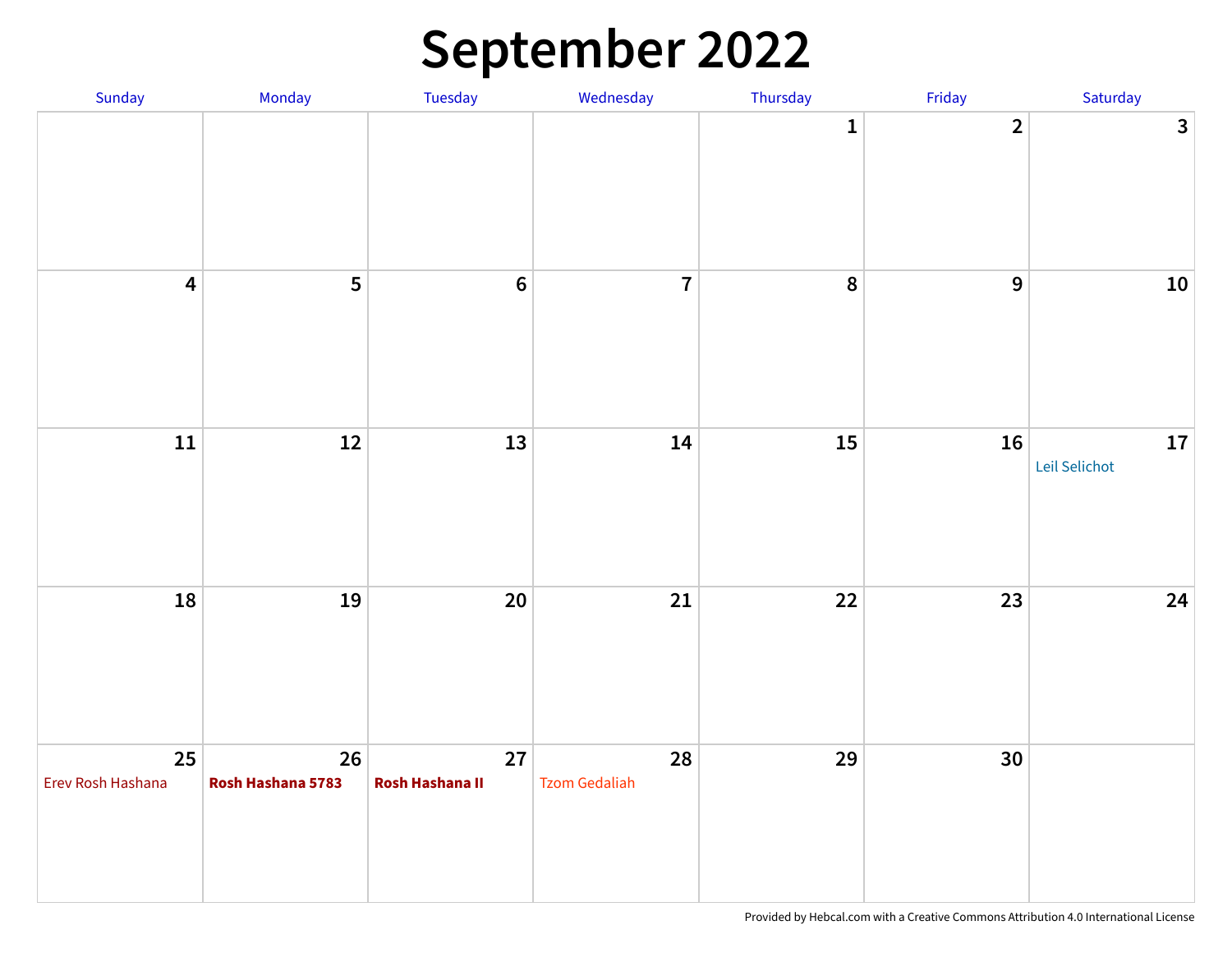### **October 2022**

| Sunday                          | Monday                      | <b>Tuesday</b>                    | Wednesday                   | Thursday               | Friday                | Saturday                             |
|---------------------------------|-----------------------------|-----------------------------------|-----------------------------|------------------------|-----------------------|--------------------------------------|
|                                 |                             |                                   |                             |                        |                       | $\mathbf{1}$<br><b>Shabbat Shuva</b> |
| $\overline{2}$                  | $\mathbf{3}$                | $\overline{4}$<br>Erev Yom Kippur | 5<br><b>Yom Kippur</b>      | $6\phantom{1}6$        | $\overline{7}$        | $\pmb{8}$                            |
| 9<br><b>Erev Sukkot</b>         | 10<br>Sukkot I              | 11<br>Sukkot II                   | 12<br>Sukkot III (CH"M)     | 13<br>Sukkot IV (CH"M) | 14<br>Sukkot V (CH"M) | <b>15</b><br>Sukkot VI (CH"M)        |
| 16<br>Sukkot VII (Hoshana Raba) | 17<br><b>Shmini Atzeret</b> | 18<br><b>Simchat Torah</b>        | 19                          | 20                     | 21                    | 22<br>Mevarchim Chodesh Cheshvan     |
| 23                              | 24                          | 25<br>Rosh Chodesh Cheshvan       | 26<br>Rosh Chodesh Cheshvan | 27                     | 28                    | 29                                   |
| 30                              | 31                          |                                   |                             |                        |                       |                                      |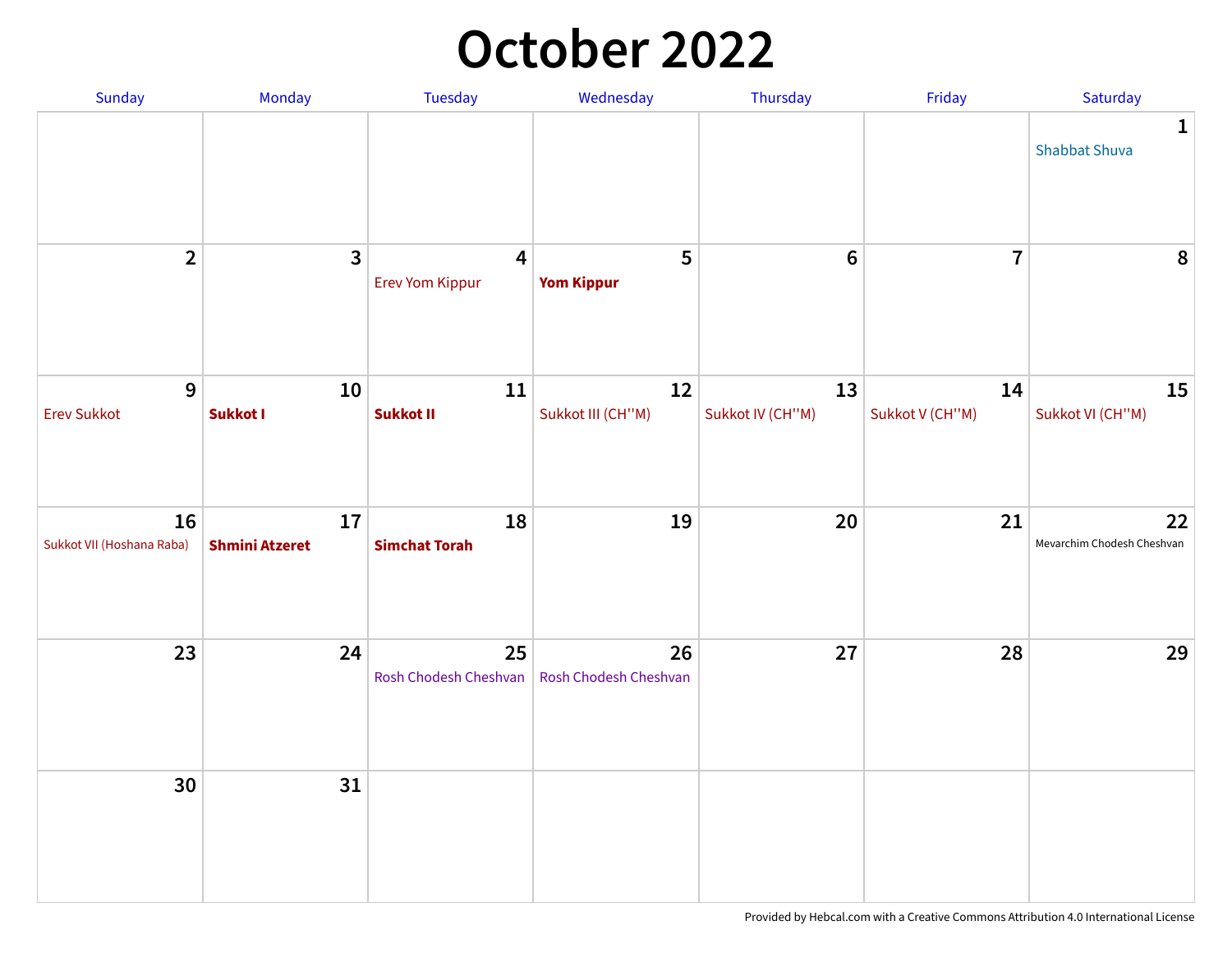#### **November 2022**

| Sunday           | Monday         | Tuesday                                        | Wednesday      | Thursday                  | Friday                    | Saturday                       |
|------------------|----------------|------------------------------------------------|----------------|---------------------------|---------------------------|--------------------------------|
|                  |                | $\mathbf{1}$<br>Yom HaAliyah School Observance | $\overline{2}$ | $\overline{\mathbf{3}}$   | $\overline{\mathbf{4}}$   | $5\phantom{a}$                 |
| $\boldsymbol{6}$ | $\overline{7}$ | $\boldsymbol{8}$                               | 9              | ${\bf 10}$                | ${\bf 11}$                | $12\,$                         |
| 13               | 14             | 15                                             | 16             | 17                        | 18                        | 19<br>Mevarchim Chodesh Kislev |
| $20\,$           | 21             | 22                                             | 23<br>Sigd     | 24<br>Rosh Chodesh Kislev | 25<br>Rosh Chodesh Kislev | 26                             |
| 27               | 28             | 29                                             | 30             |                           |                           |                                |